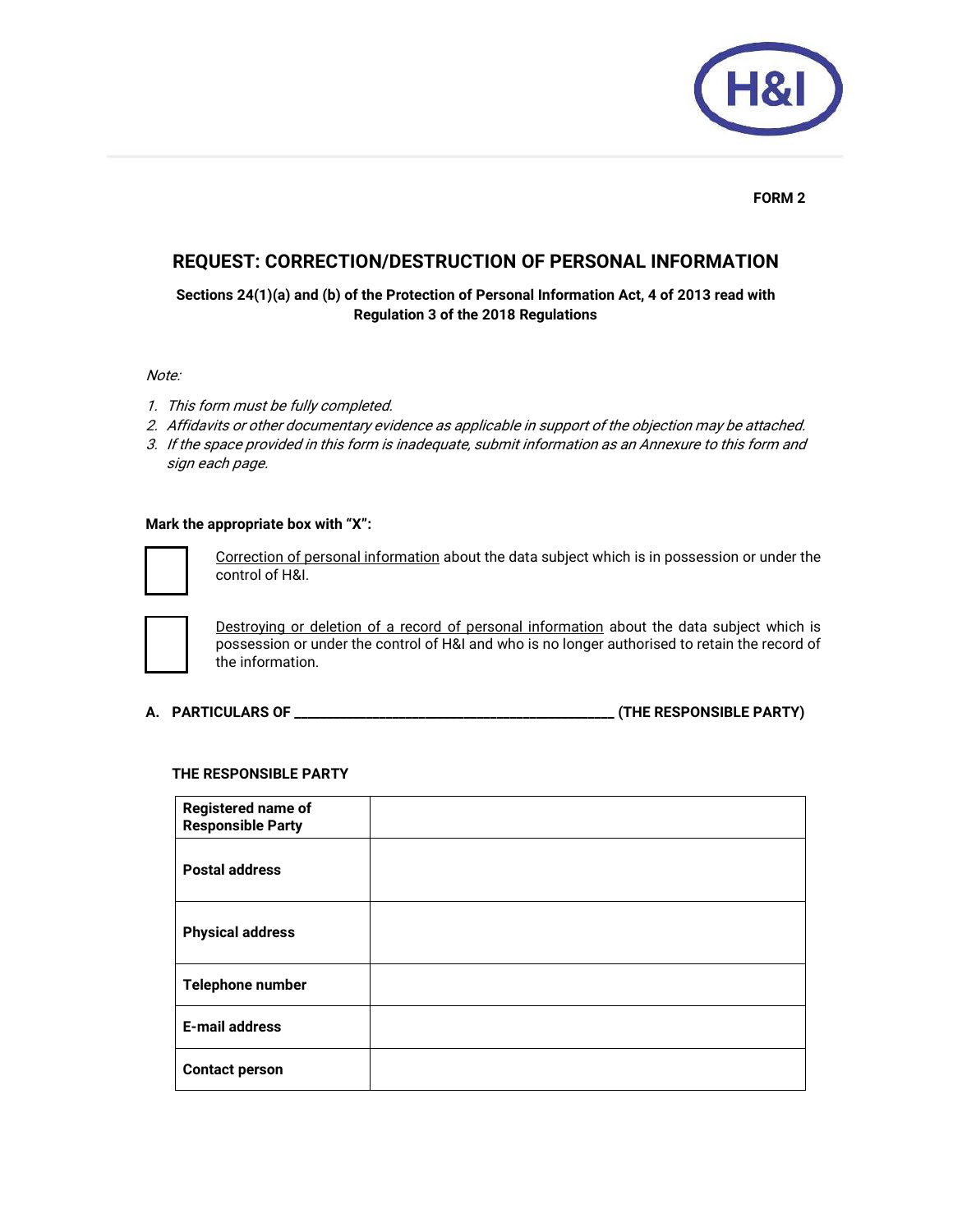## **B. PARTICULARS OF PERSON REQUESTING THE CORRECTION OR DELETION OF THE PERSONAL INFORMATION**

The particulars of the person who is requesting the correction of deletion of the personal information must be provided below.

The postal address, fax number, and/or email address to which \_\_\_\_\_\_\_\_\_\_\_\_\_\_\_\_\_\_\_\_\_\_\_\_'s response must be sent must be provided.

Proof of the capacity in which the request is made (if applicable) must be attached, i.e., Data Subject or Requester other than Data Subject, duly authorized, requesting on behalf of the Data Subject

| <b>Full name and surname</b>                           |  |
|--------------------------------------------------------|--|
| <b>Proof of identity</b>                               |  |
| <b>Postal address</b>                                  |  |
| <b>Fax number</b>                                      |  |
| <b>Telephone number</b>                                |  |
| <b>E-mail address</b>                                  |  |
| <b>Capacity in which request</b><br>is made            |  |
| When made on behalf of                                 |  |
| another person, the basis                              |  |
| of the authority to make<br>the request must be stated |  |
|                                                        |  |

#### **C. PARTICULARS OF PERSON ON WHOSE BEHALF REQUEST IS MADE**

This section must be completed ONLY if a request for information is made on behalf of another person.

| <b>Full name and surname</b>               |  |
|--------------------------------------------|--|
| Identity or company<br>registration number |  |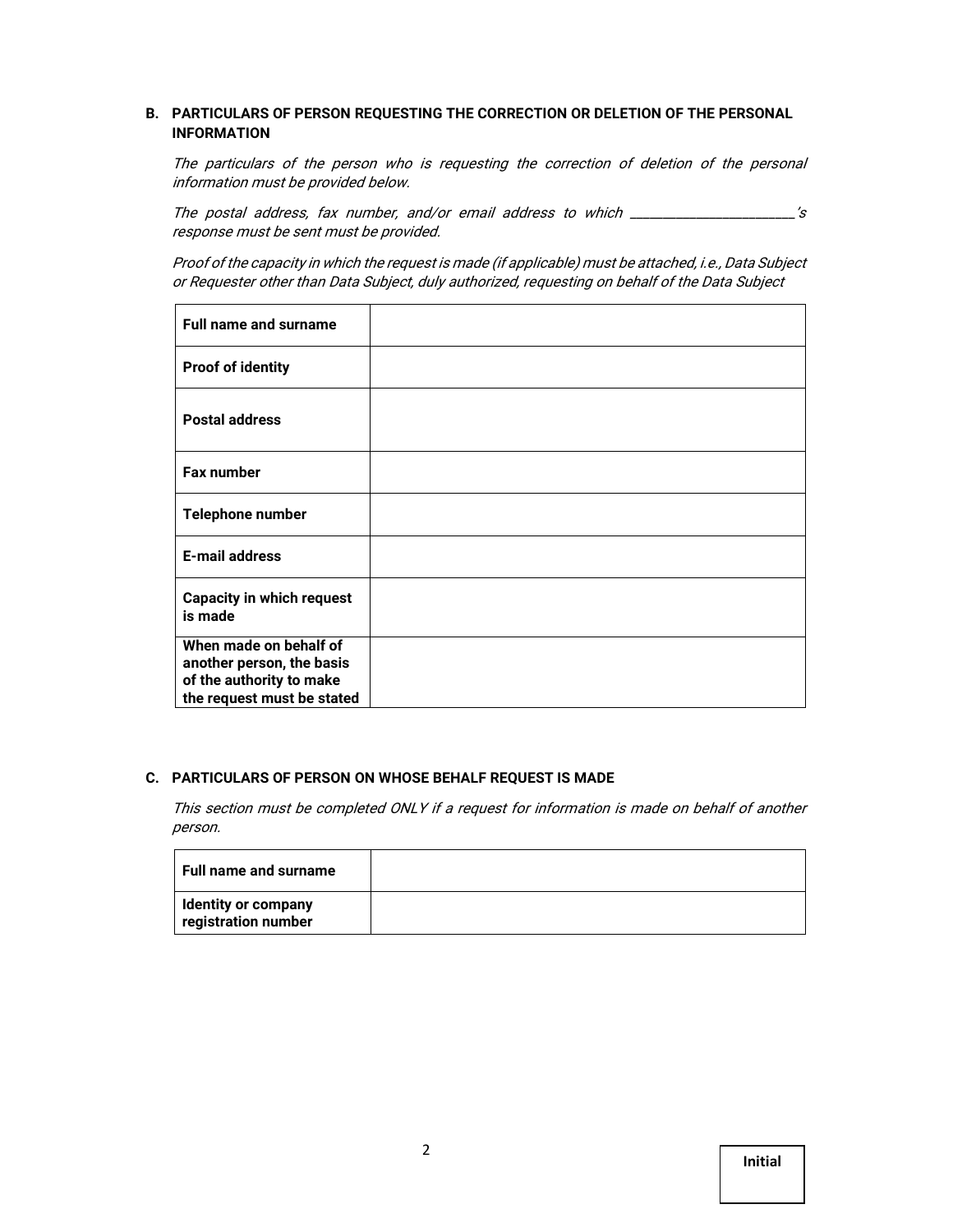## **D. PARTICULARS OF PERSONAL INFORMATION PERTINENT TO THE REQUEST FOR CORRECTION OR DELETION**

Provide full particulars of the personal information or record in respect of which the request for correction or deletion is made, including any reference number (if that is known to you) to enable the personal information or record to be located.

If the provided space is inadequate, please continue on a separate page and attach it to this form.

*The Data Subject/Requester must sign all the additional pages.*

| <b>Description of Personal</b><br><b>Information / Record or</b><br>Relevant part of the<br><b>Personal Information</b><br>Record |  |
|-----------------------------------------------------------------------------------------------------------------------------------|--|
| Reference number (if<br>available)                                                                                                |  |
| Any further particulars of<br>record                                                                                              |  |

## **E. REASONS FOR AND/OR PARTICULARS OF REQUEST FOR CORRECTION OR DELETION IN TERMS OF SECTION 24(1)(a) OR (b) READ WITH REGULATION 3**

Provide detailed reasons for the correction (section 24(1)(a)) or deletion (section 24(1)(b)) of the personal information and/or record.

If the provided space is inadequate, please continue on a separate page and attach it to this form.

*The Data Subject/Requester must sign all the additional pages*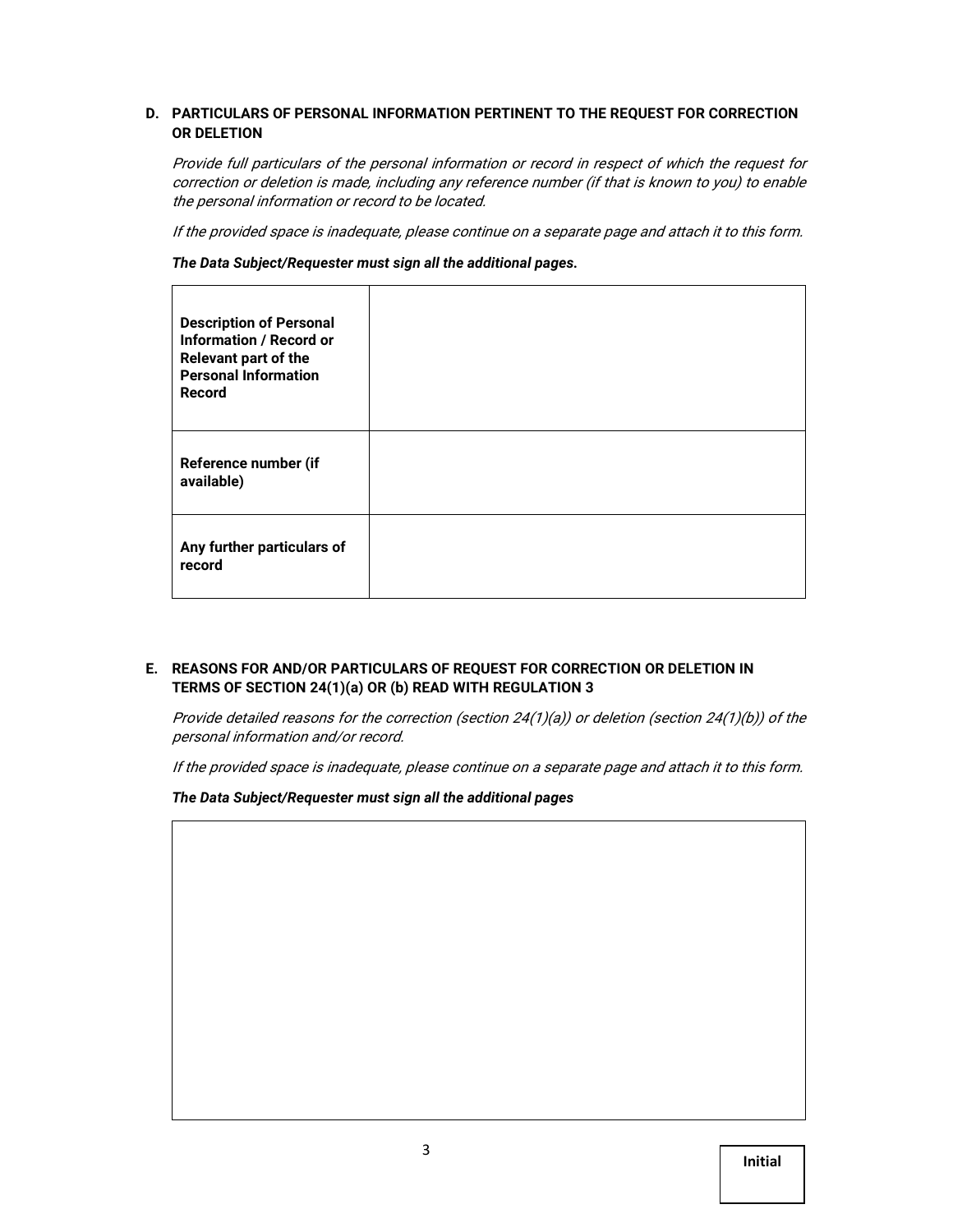## **F. FEES**

As per Regulation 2: NO charge will be levied by H&I in respect of:

- Assistance provided to complete this form, and
- The processing of this request.

## **G. TIME TO PROCESS REQUEST**

The time period allowed to process your request will be 30 days.

If any longer time is needed, H&I shall prior to the expiry of the mentioned 30 days notify you of the longer period of time required, which will not exceed 60 days.

### **H. RESPONSE TO REQUEST**

H&I will carefully consider the grounds on which you base your request. In case of H&I agreeing with the grounds of your request, H&I will provide you with an affirmative response including a confirmation that the correction or deletion has been affected (with credible evidence in this regard).

In case of H&I not agreeing with the grounds of your request, H&I shall provide you with a motivated response providing full reasons for its decision.